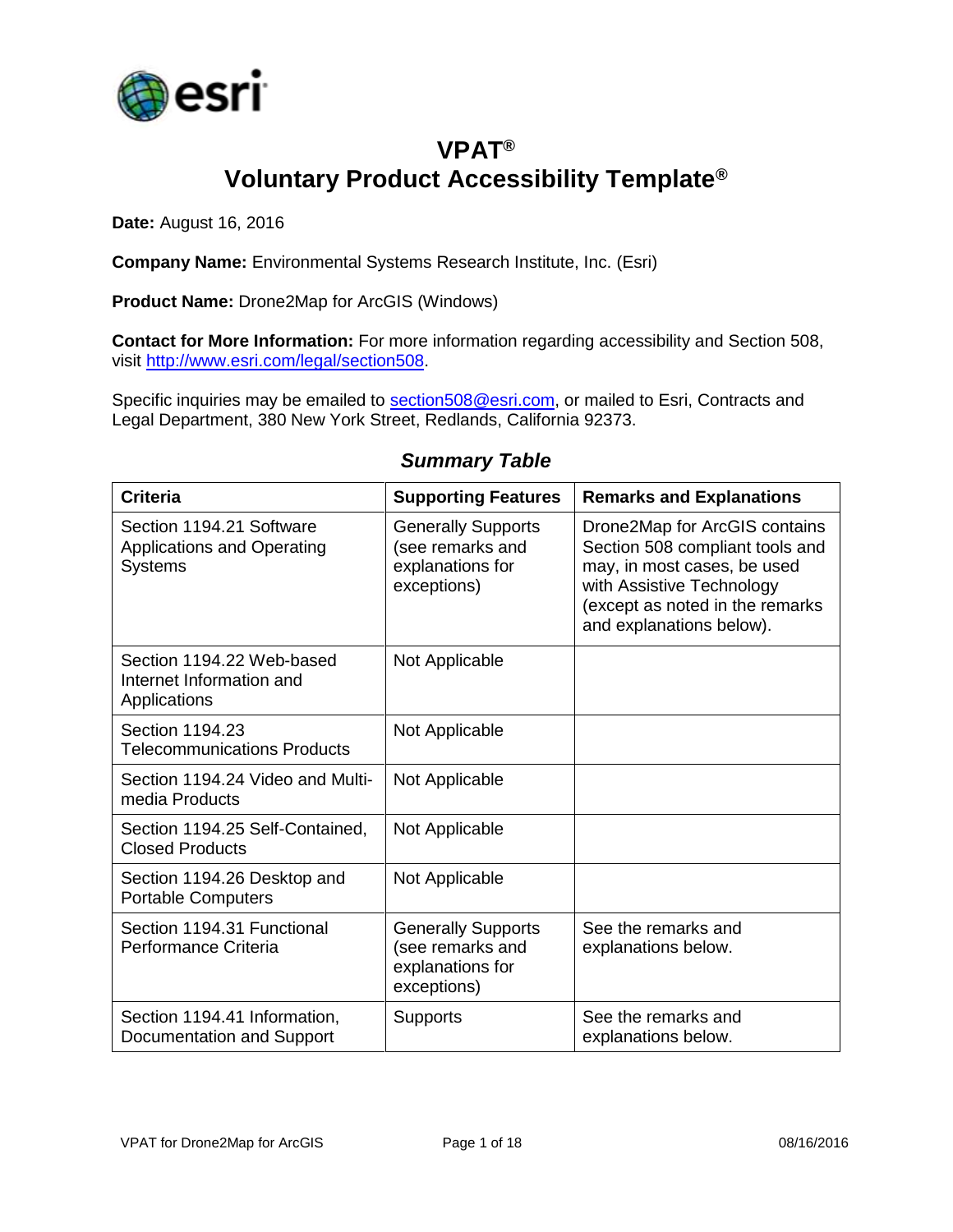| <b>Criteria</b>                                                                                                                                                                                                                                                                                                                                                                                                                                                                                                                                               | <b>Supporting Features</b>  | <b>Remarks and Explanations</b>                                                                                                                                                                                                                                                                                                                                                                                                                                                           |
|---------------------------------------------------------------------------------------------------------------------------------------------------------------------------------------------------------------------------------------------------------------------------------------------------------------------------------------------------------------------------------------------------------------------------------------------------------------------------------------------------------------------------------------------------------------|-----------------------------|-------------------------------------------------------------------------------------------------------------------------------------------------------------------------------------------------------------------------------------------------------------------------------------------------------------------------------------------------------------------------------------------------------------------------------------------------------------------------------------------|
| (a) When software is designed to<br>run on a system that has a<br>keyboard, product functions shall<br>be executable from a keyboard<br>where the function itself or the<br>result of performing a function<br>can be discerned textually.                                                                                                                                                                                                                                                                                                                    | Supports with<br>Exceptions | Drone2Map for ArcGIS honors<br>the accessibility standards and<br>settings within the Windows<br>platform. Users should consult<br>the Windows platform<br>documentation for accessibility<br>information.                                                                                                                                                                                                                                                                                |
|                                                                                                                                                                                                                                                                                                                                                                                                                                                                                                                                                               |                             | Not all dialogs provide access<br>through a keyboard equivalent.<br>Some dialogs do not let the user<br>"tab" through the options on the<br>dialogs from the keyboard. The<br>mouse or touch screen must be<br>used.                                                                                                                                                                                                                                                                      |
|                                                                                                                                                                                                                                                                                                                                                                                                                                                                                                                                                               |                             | Note: Keyboard alternatives are<br>required only when the function<br>of the result of performing the<br>function can be represented with<br>words. Drone2Map for ArcGIS<br>contains geographic information<br>system (GIS) technology that<br>captures, manages, and<br>analyzes data through digital<br>maps. Many GIS functions (such<br>as drawing lines on a screen)<br>cannot be represented with<br>words and, therefore, no<br>keyboard equivalent exists for<br>these functions. |
| (b) Applications shall not disrupt<br>or disable activated features of<br>other products that are identified<br>as accessibility features, where<br>those features are developed and<br>documented according to<br>industry standards. Applications<br>also shall not disrupt or disable<br>activated features of any<br>operating system that are<br>identified as accessibility features<br>where the application<br>programming interface for those<br>accessibility features has been<br>documented by the manufacturer<br>of the operating system and is | <b>Supports</b>             |                                                                                                                                                                                                                                                                                                                                                                                                                                                                                           |

*Section 1194.21 Software Applications and Operating Systems – Detail*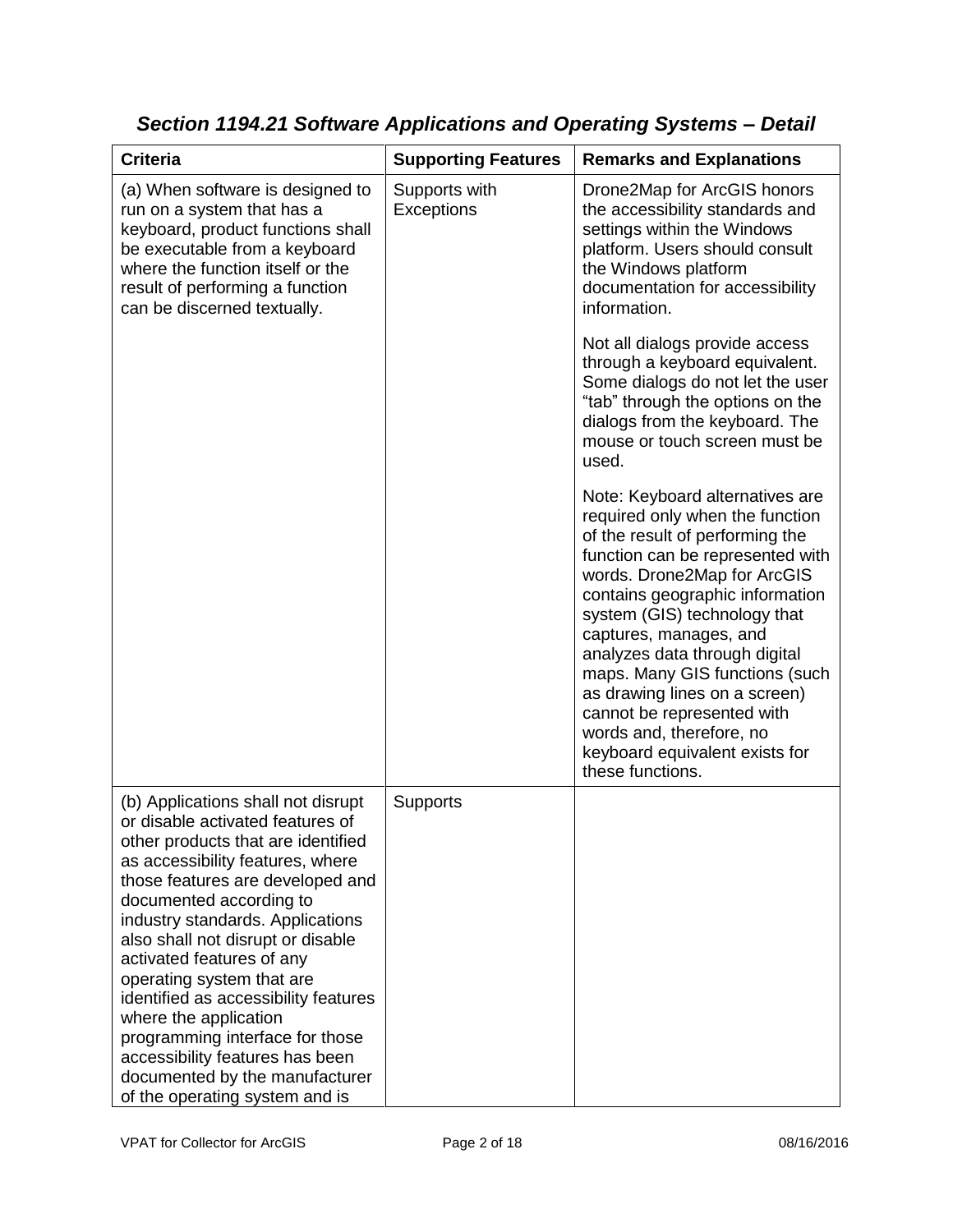| available to the product<br>developer.                                                                                                                                                                                                                                                                     |                                                                      |                                                                                                                                                                                                                                                   |
|------------------------------------------------------------------------------------------------------------------------------------------------------------------------------------------------------------------------------------------------------------------------------------------------------------|----------------------------------------------------------------------|---------------------------------------------------------------------------------------------------------------------------------------------------------------------------------------------------------------------------------------------------|
| (c) A well-defined on-screen<br>indication of the current focus<br>shall be provided that moves<br>among interactive interface<br>elements as the input focus<br>changes. The focus shall be<br>programmatically exposed so<br>that Assistive Technology can<br>track focus and focus changes.             | Supports when<br>combined with<br>compatible Assistive<br>Technology |                                                                                                                                                                                                                                                   |
| (d) Sufficient information about a<br>user interface element including<br>the identity, operation and state<br>of the element shall be available<br>to Assistive Technology. When<br>an image represents a program<br>element, the information<br>conveyed by the image must also<br>be available in text. | Supports with<br><b>Exceptions</b>                                   | Because of the dynamic data<br>and customizable nature of<br>Drone2Map for ArcGIS, it may<br>not provide sufficient information<br>about the user interface<br>elements to be reliably used with<br>some Assistive Technology (e.g.<br>Narrator). |
| (e) When bitmap images are<br>used to identify controls, status<br>indicators, or other programmatic<br>elements, the meaning assigned<br>to those images shall be<br>consistent throughout an<br>application's performance.                                                                               | <b>Supports</b>                                                      |                                                                                                                                                                                                                                                   |
| (f) Textual information shall be<br>provided through operating<br>system functions for displaying<br>text. The minimum information<br>that shall be made available is<br>text content, text input caret<br>location, and text attributes.                                                                  | <b>Supports</b>                                                      |                                                                                                                                                                                                                                                   |
| (g) Applications shall not override<br>user selected contrast and color<br>selections and other individual<br>display attributes.                                                                                                                                                                          | Supports with<br><b>Exceptions</b>                                   | The Table environment of<br>Drone2Map does not use the<br>system setting for font<br>properties. However the font<br>used in the Tables environment<br>can be reset from within the<br>application itself.                                        |
|                                                                                                                                                                                                                                                                                                            |                                                                      | Displays are based upon the<br>contrast and color selections of<br>the map author and not the end<br>user of the application.                                                                                                                     |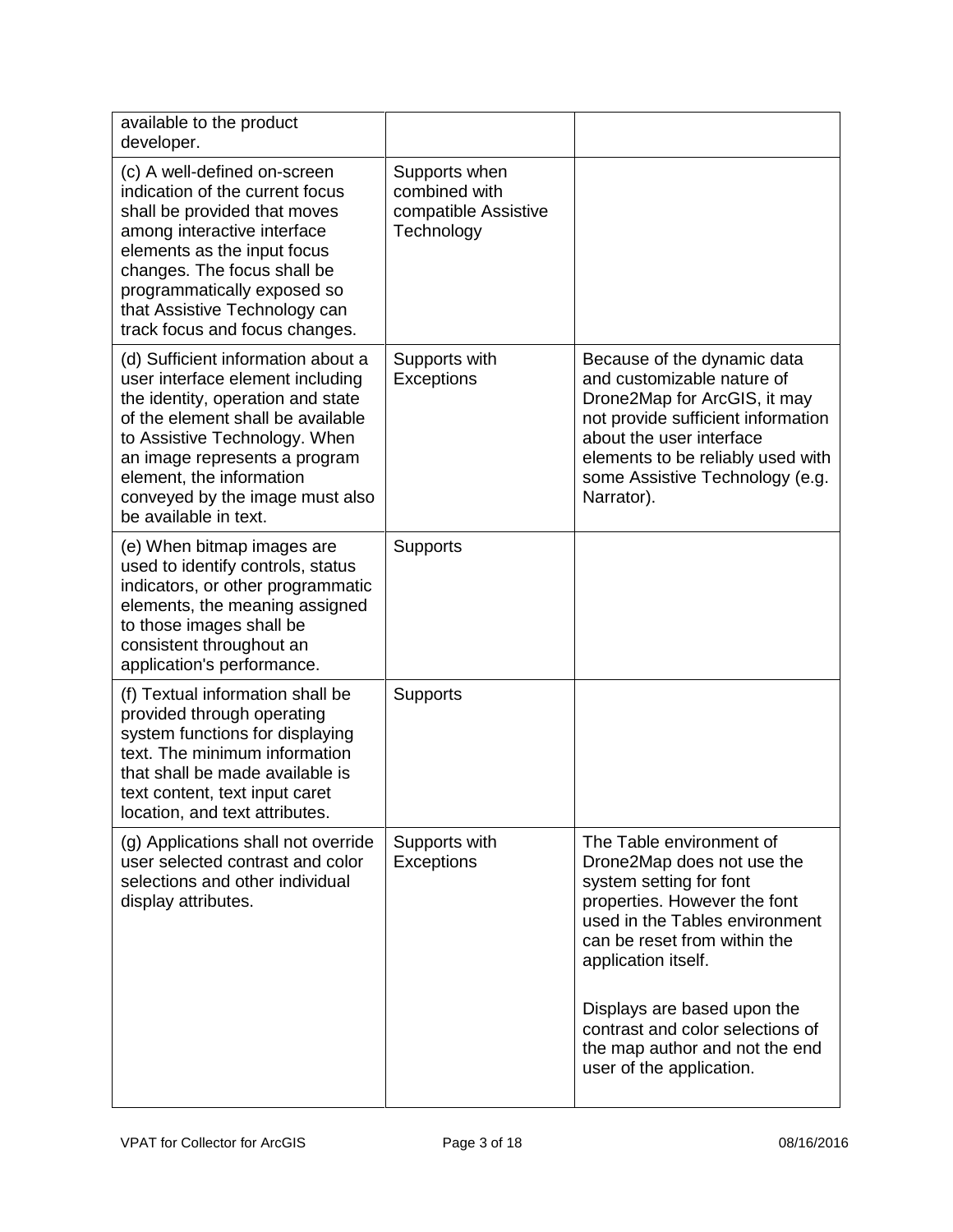|                                                                                                                                                                                                                                                                     |                 | The color of Map Tips text<br>cannot be changed via global<br>setting or through application<br>setting and remains black. |
|---------------------------------------------------------------------------------------------------------------------------------------------------------------------------------------------------------------------------------------------------------------------|-----------------|----------------------------------------------------------------------------------------------------------------------------|
| (h) When animation is displayed,<br>the information shall be<br>displayable in at least one non-<br>animated presentation mode at<br>the option of the user.                                                                                                        | Supports        |                                                                                                                            |
| (i) Color coding shall not be used<br>as the only means of conveying<br>information, indicating an action,<br>prompting a response, or<br>distinguishing a visual element.                                                                                          | <b>Supports</b> |                                                                                                                            |
| (j) When a product permits a user<br>to adjust color and contrast<br>settings, a variety of color<br>selections capable of producing a<br>range of contrast levels shall be<br>provided.                                                                            | Supports        |                                                                                                                            |
| (k) Software shall not use<br>flashing or blinking text, objects,<br>or other elements having a flash<br>or blink frequency greater than 2<br>Hz and lower than 55 Hz.                                                                                              | <b>Supports</b> |                                                                                                                            |
| (I) When electronic forms are<br>used, the form shall allow people<br>using Assistive Technology to<br>access the information, field<br>elements, and functionality<br>required for completion and<br>submission of the form, including<br>all directions and cues. | <b>Supports</b> |                                                                                                                            |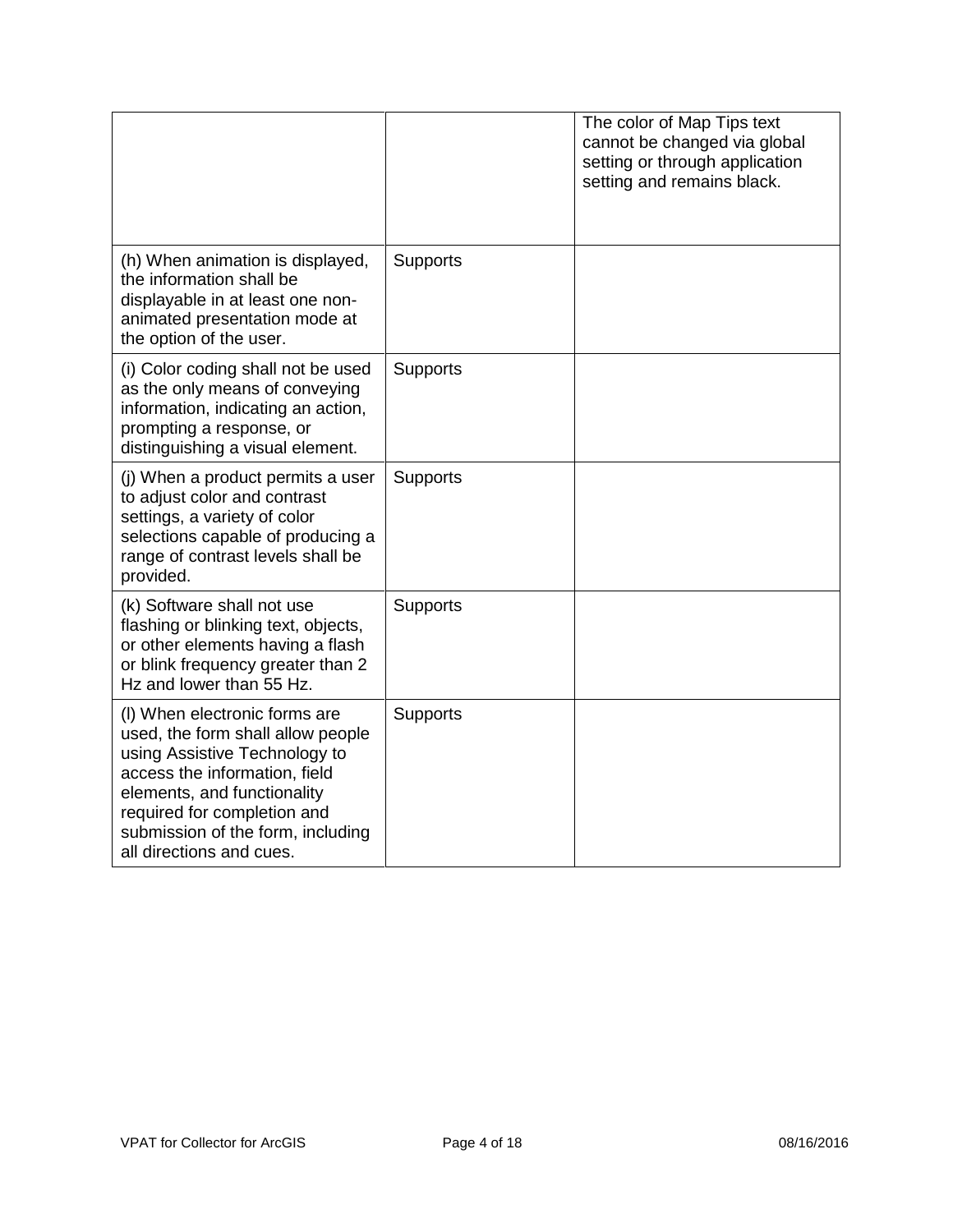| <b>Criteria</b>                                                                                                                                                              | <b>Supporting Features</b> | <b>Remarks and Explanations</b> |
|------------------------------------------------------------------------------------------------------------------------------------------------------------------------------|----------------------------|---------------------------------|
| (a) A text equivalent for every<br>non-text element shall be<br>provided (e.g., via "alt",<br>"longdesc", or in element<br>content).                                         | Not Applicable             |                                 |
| (b) Equivalent alternatives for any<br>multimedia presentation shall be<br>synchronized with the<br>presentation.                                                            | Not Applicable             |                                 |
| (c) Web pages shall be designed<br>so that all information conveyed<br>with color is also available<br>without color, for example from<br>context or markup.                 | Not Applicable             |                                 |
| (d) Documents shall be<br>organized so they are readable<br>without requiring an associated<br>style sheet.                                                                  | Not Applicable             |                                 |
| (e) Redundant text links shall be<br>provided for each active region of<br>a server-side image map.                                                                          | Not Applicable             |                                 |
| (f) Client-side image maps shall<br>be provided instead of server-<br>side image maps except where<br>the regions cannot be defined<br>with an available geometric<br>shape. | Not Applicable             |                                 |
| (g) Row and column headers<br>shall be identified for data tables.                                                                                                           | Not Applicable             |                                 |
| (h) Markup shall be used to<br>associate data cells and header<br>cells for data tables that have two<br>or more logical levels of row or<br>column headers.                 | Not Applicable             |                                 |
| (i) Frames shall be titled with text<br>that facilitates frame identification<br>and navigation.                                                                             | Not Applicable             |                                 |
| (j) Pages shall be designed to<br>avoid causing the screen to<br>flicker with a frequency greater<br>than 2 Hz and lower than 55 Hz.                                         | Not Applicable             |                                 |

*Section 1194.22 Web-based Internet Information and Applications – Detail*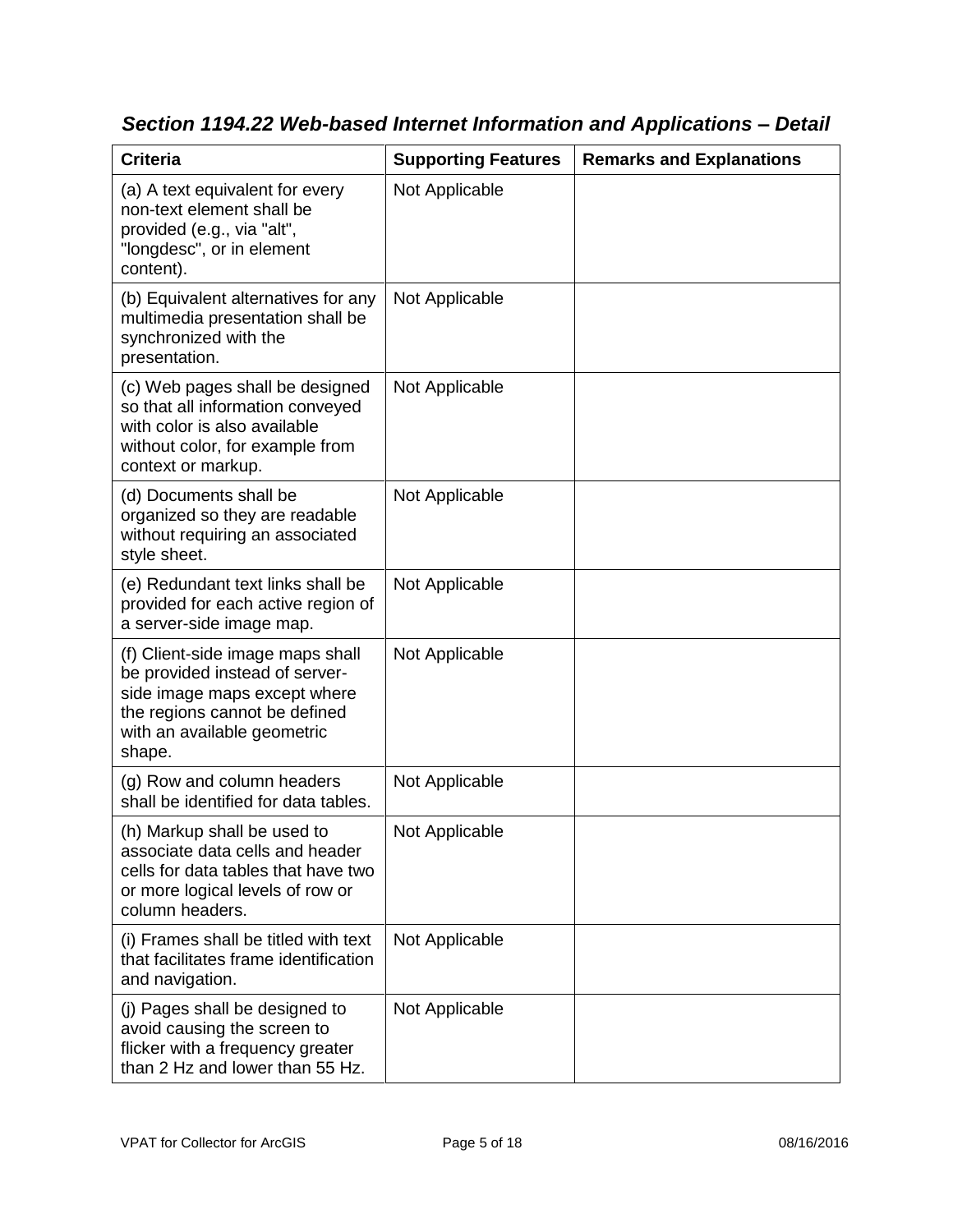| (k) A text-only page, with<br>equivalent information or<br>functionality, shall be provided to<br>make a web site comply with the<br>provisions of this part, when<br>compliance cannot be<br>accomplished in any other way.<br>The content of the text-only page<br>shall be updated whenever the<br>primary page changes. | Not Applicable |  |
|-----------------------------------------------------------------------------------------------------------------------------------------------------------------------------------------------------------------------------------------------------------------------------------------------------------------------------|----------------|--|
| (I) When pages utilize scripting<br>languages to display content, or<br>to create interface elements, the<br>information provided by the script<br>shall be identified with functional<br>text that can be read by Assistive<br>Technology.                                                                                 | Not Applicable |  |
| (m) When a web page requires<br>that an applet, plug-in or other<br>application be present on the<br>client system to interpret page<br>content, the page must provide a<br>link to a plug-in or applet that<br>complies with $§1194.21(a)$<br>through (I).                                                                 | Not Applicable |  |
| (n) When electronic forms are<br>designed to be completed on-<br>line, the form shall allow people<br>using Assistive Technology to<br>access the information, field<br>elements, and functionality<br>required for completion and<br>submission of the form, including<br>all directions and cues.                         | Not Applicable |  |
| (o) A method shall be provided<br>that permits users to skip<br>repetitive navigation links.                                                                                                                                                                                                                                | Not Applicable |  |
| (p) When a timed response is<br>required, the user shall be alerted<br>and given sufficient time to<br>indicate more time is required.                                                                                                                                                                                      | Not Applicable |  |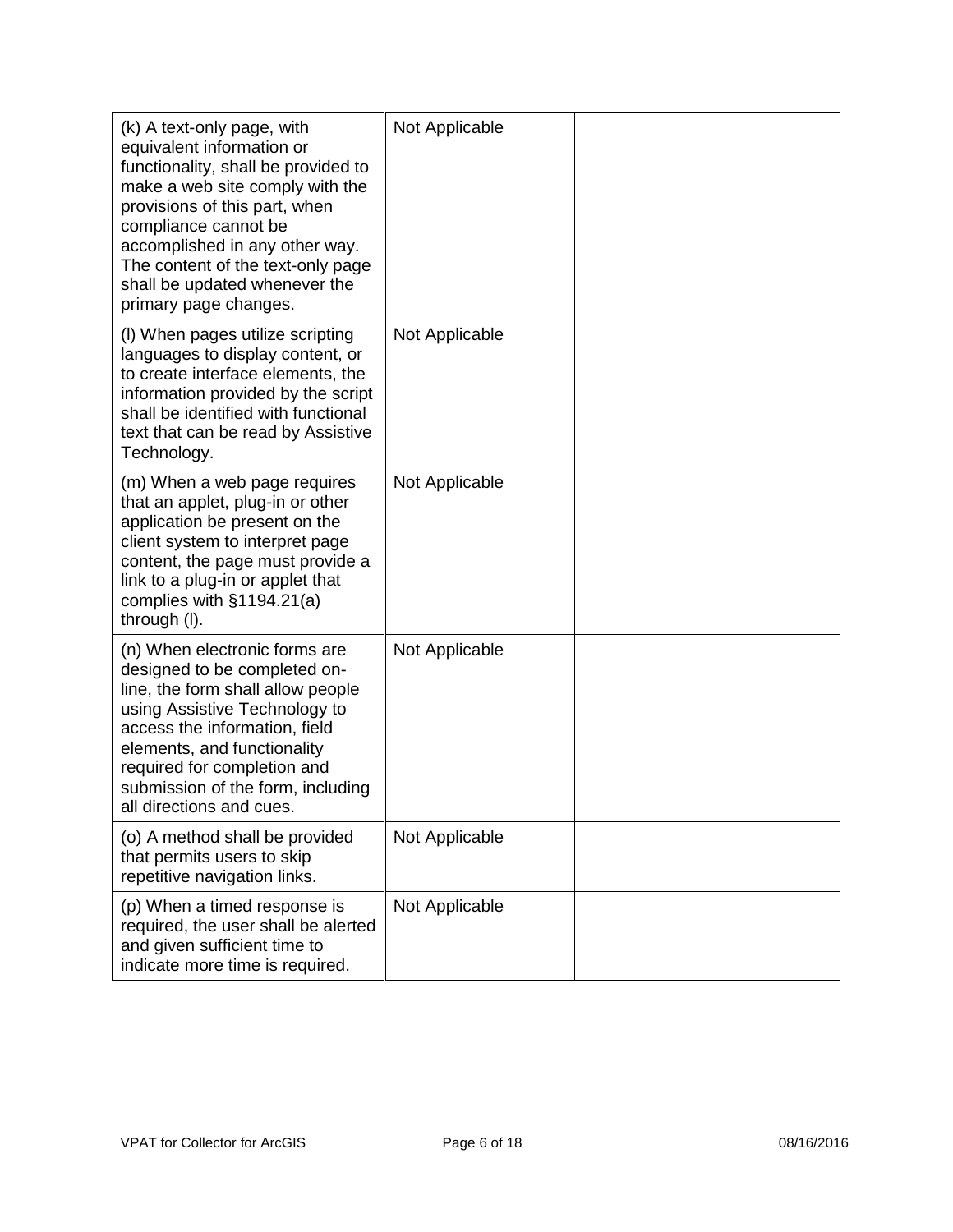| <b>Criteria</b>                                                                                                                                                                                                                                                                                                                                                       | <b>Supporting Features</b> | <b>Remarks and Explanations</b> |
|-----------------------------------------------------------------------------------------------------------------------------------------------------------------------------------------------------------------------------------------------------------------------------------------------------------------------------------------------------------------------|----------------------------|---------------------------------|
| (a) Telecommunications products<br>or systems which provide a<br>function allowing voice<br>communication and which do not<br>themselves provide a TTY<br>functionality shall provide a<br>standard non-acoustic<br>connection point for TTYs.<br>Microphones shall be capable of<br>being turned on and off to allow<br>the user to intermix speech with<br>TTY use. | Not Applicable             |                                 |
| (b) Telecommunications products<br>which include voice<br>communication functionality shall<br>support all commonly used cross-<br>manufacturer non-proprietary<br>standard TTY signal protocols.                                                                                                                                                                     | Not Applicable             |                                 |
| (c) Voice mail, auto-attendant,<br>and interactive voice response<br>telecommunications systems<br>shall be usable by TTY users<br>with their TTYs.                                                                                                                                                                                                                   | Not Applicable             |                                 |
| (d) Voice mail, messaging, auto-<br>attendant, and interactive voice<br>response telecommunications<br>systems that require a response<br>from a user within a time interval,<br>shall give an alert when the time<br>interval is about to run out, and<br>shall provide sufficient time for<br>the user to indicate more time is<br>required.                        | Not Applicable             |                                 |
| (e) Where provided, caller<br>identification and similar<br>telecommunications functions<br>shall also be available for users<br>of TTYs, and for users who<br>cannot see displays.                                                                                                                                                                                   | Not Applicable             |                                 |
| (f) For transmitted voice signals,<br>telecommunications products<br>shall provide a gain adjustable up<br>to a minimum of 20 dB. For<br>incremental volume control, at                                                                                                                                                                                               | Not Applicable             |                                 |

### *Section 1194.23 Telecommunications Products – Detail*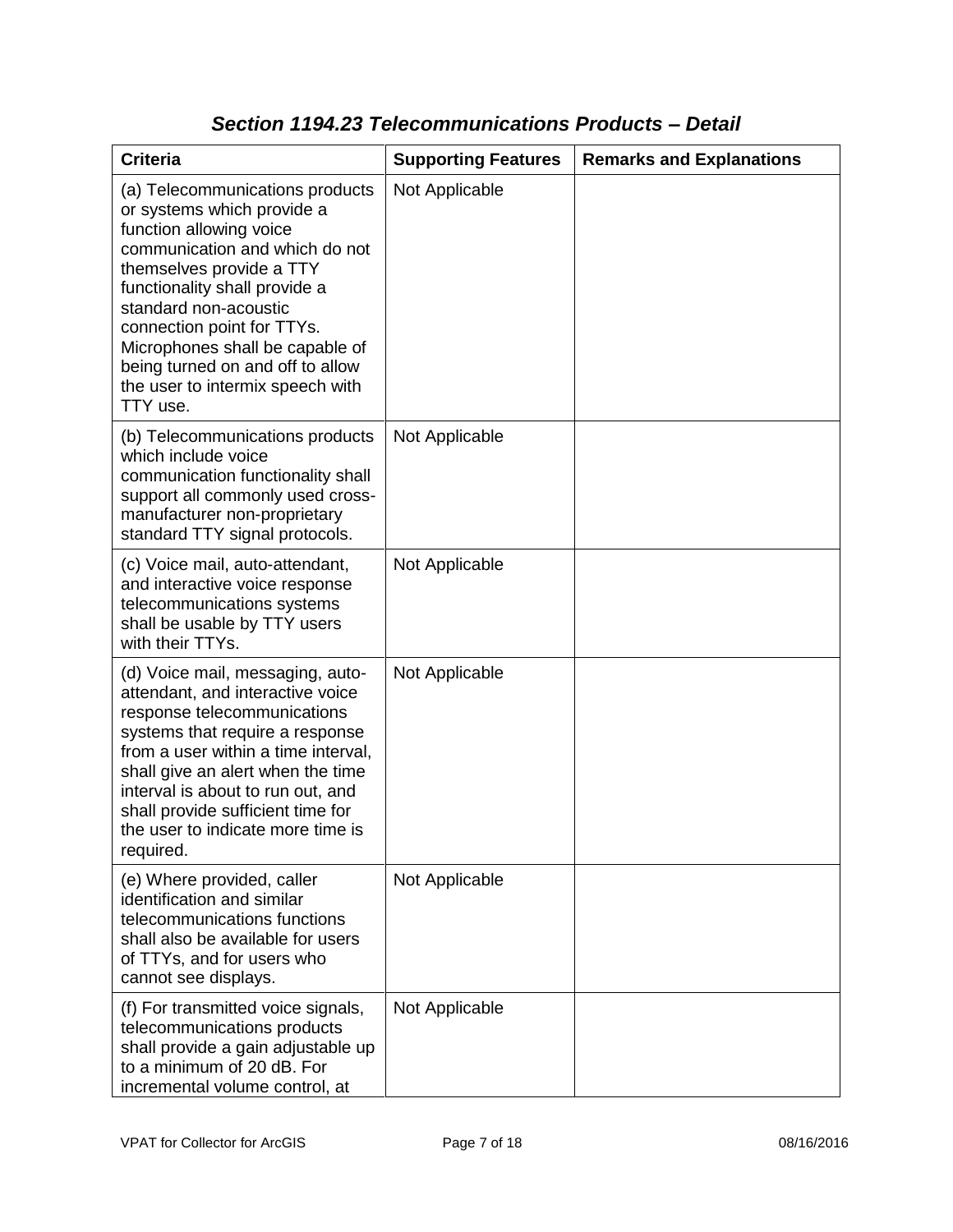| least one intermediate step of 12<br>dB of gain shall be provided.                                                                                                                                                                                                                                                                                                                                                                                                                                                   |                |  |
|----------------------------------------------------------------------------------------------------------------------------------------------------------------------------------------------------------------------------------------------------------------------------------------------------------------------------------------------------------------------------------------------------------------------------------------------------------------------------------------------------------------------|----------------|--|
| (g) If the telecommunications<br>product allows a user to adjust<br>the receive volume, a function<br>shall be provided to automatically<br>reset the volume to the default<br>level after every use.                                                                                                                                                                                                                                                                                                                | Not Applicable |  |
| (h) Where a telecommunications<br>product delivers output by an<br>audio transducer which is<br>normally held up to the ear, a<br>means for effective magnetic<br>wireless coupling to hearing<br>technologies shall be provided.                                                                                                                                                                                                                                                                                    | Not Applicable |  |
| (i) Interference to hearing<br>technologies (including hearing<br>aids, cochlear implants, and<br>assistive listening devices) shall<br>be reduced to the lowest possible<br>level that allows a user of hearing<br>technologies to utilize the<br>telecommunications product.                                                                                                                                                                                                                                       | Not Applicable |  |
| (i) Products that transmit or<br>conduct information or<br>communication, shall pass<br>through cross-manufacturer, non-<br>proprietary, industry-standard<br>codes, translation protocols,<br>formats or other information<br>necessary to provide the<br>information or communication in<br>a usable format. Technologies<br>which use encoding, signal<br>compression, format<br>transformation, or similar<br>techniques shall not remove<br>information needed for access or<br>shall restore it upon delivery. | Not Applicable |  |
| (k)(1) Products which have<br>mechanically operated controls<br>or keys shall comply with the<br>following: Controls and Keys<br>shall be tactilely discernible<br>without activating the controls or<br>keys.                                                                                                                                                                                                                                                                                                       | Not Applicable |  |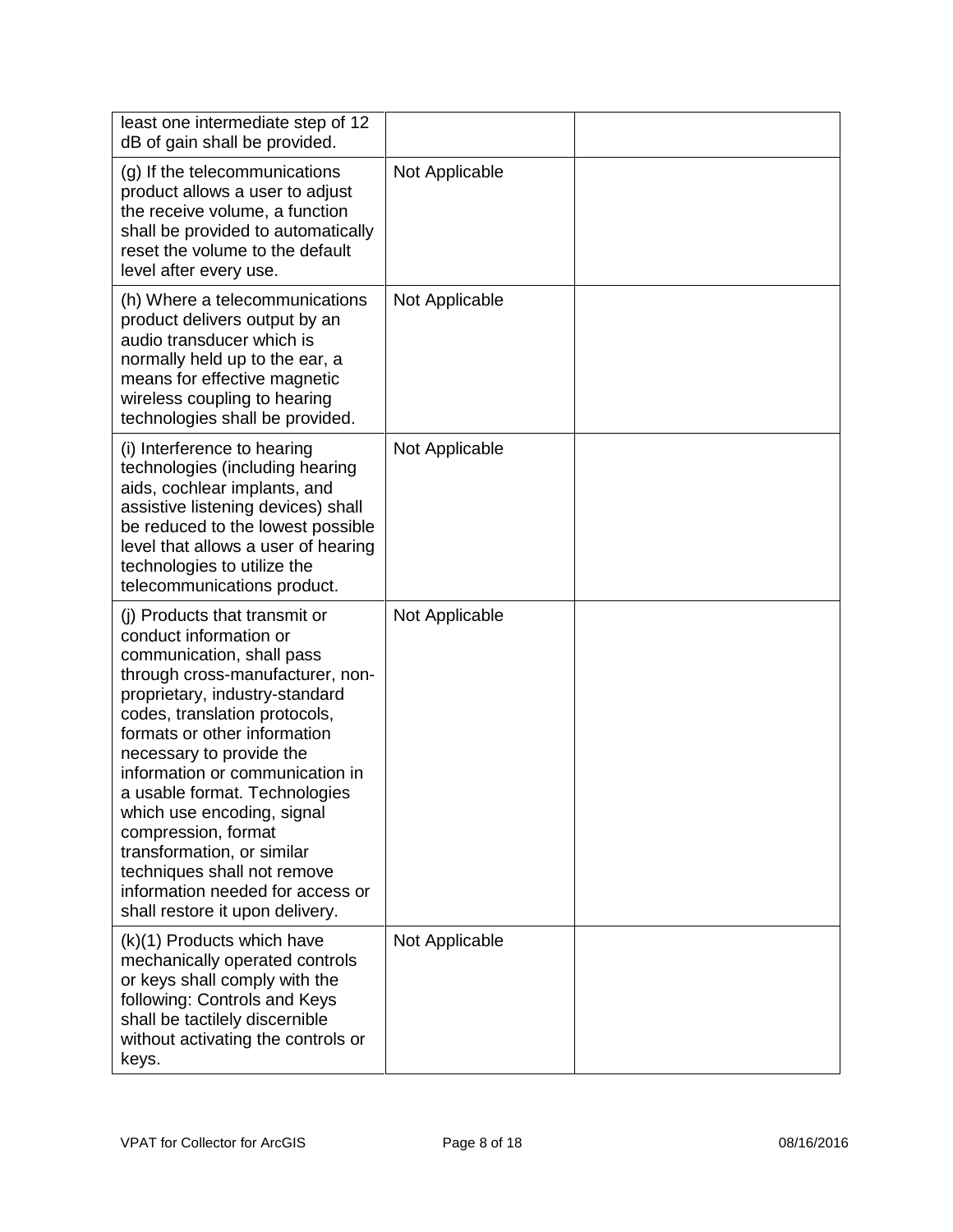| $(k)(2)$ Products which have<br>mechanically operated controls<br>or keys shall comply with the<br>following: Controls and Keys<br>shall be operable with one hand<br>and shall not require tight<br>grasping, pinching, twisting of the<br>wrist. The force required to<br>activate controls and keys shall<br>be 5 lbs. (22.2N) maximum. |                |  |
|--------------------------------------------------------------------------------------------------------------------------------------------------------------------------------------------------------------------------------------------------------------------------------------------------------------------------------------------|----------------|--|
| (k)(3) Products which have<br>mechanically operated controls<br>or keys shall comply with the<br>following: If key repeat is<br>supported, the delay before<br>repeat shall be adjustable to at<br>least 2 seconds. Key repeat rate<br>shall be adjustable to 2 seconds<br>per character.                                                  | Not Applicable |  |
| $(k)(4)$ Products which have<br>mechanically operated controls<br>or keys shall comply with the<br>following: The status of all locking<br>or toggle controls or keys shall be<br>visually discernible, and<br>discernible either through touch<br>or sound.                                                                               | Not Applicable |  |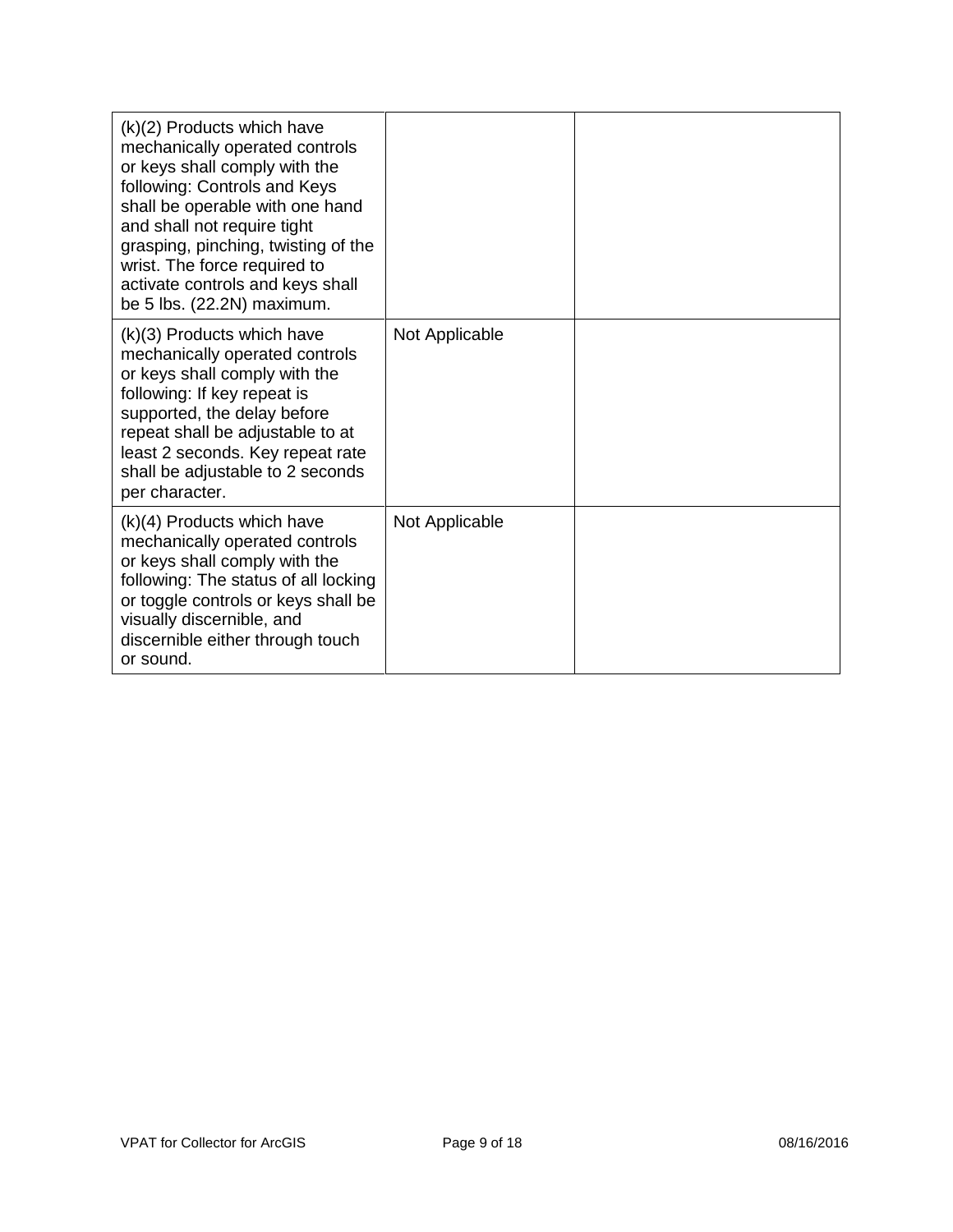| <b>Criteria</b>                                                                                                                                                                                                                                                                                                                                                                                                                                                                                                                                                                                                                                                                                                                                                                                                                                                                                                                                                           | <b>Supporting Features</b> | <b>Remarks and Explanations</b> |
|---------------------------------------------------------------------------------------------------------------------------------------------------------------------------------------------------------------------------------------------------------------------------------------------------------------------------------------------------------------------------------------------------------------------------------------------------------------------------------------------------------------------------------------------------------------------------------------------------------------------------------------------------------------------------------------------------------------------------------------------------------------------------------------------------------------------------------------------------------------------------------------------------------------------------------------------------------------------------|----------------------------|---------------------------------|
| a) All analog television displays<br>13 inches and larger, and<br>computer equipment that<br>includes analog television<br>receiver or display circuitry, shall<br>be equipped with caption<br>decoder circuitry which<br>appropriately receives, decodes,<br>and displays closed captions<br>from broadcast, cable, videotape,<br>and DVD signals. As soon as<br>practicable, but not later than<br>July 1, 2002, widescreen digital<br>television (DTV) displays<br>measuring at least 7.8 inches<br>vertically, DTV sets with<br>conventional displays measuring<br>at least 13 inches vertically, and<br>stand-alone DTV tuners, whether<br>or not they are marketed with<br>display screens, and computer<br>equipment that includes DTV<br>receiver or display circuitry, shall<br>be equipped with caption<br>decoder circuitry which<br>appropriately receives, decodes,<br>and displays closed captions<br>from broadcast, cable, videotape,<br>and DVD signals. | Not Applicable             |                                 |
| (b) Television tuners, including<br>tuner cards for use in computers,<br>shall be equipped with secondary<br>audio program playback circuitry.                                                                                                                                                                                                                                                                                                                                                                                                                                                                                                                                                                                                                                                                                                                                                                                                                            | Not Applicable             |                                 |
| (c) All training and informational<br>video and multimedia productions<br>which support the agency's<br>mission, regardless of format,<br>that contain speech or other<br>audio information necessary for<br>the comprehension of the<br>content, shall be open or closed<br>captioned.                                                                                                                                                                                                                                                                                                                                                                                                                                                                                                                                                                                                                                                                                   | Not Applicable             |                                 |
| (d) All training and informational<br>video and multimedia productions<br>which support the agency's<br>mission, regardless of format,                                                                                                                                                                                                                                                                                                                                                                                                                                                                                                                                                                                                                                                                                                                                                                                                                                    | Not Applicable             |                                 |

### *Section 1194.24 Video and Multi-media Products – Detail*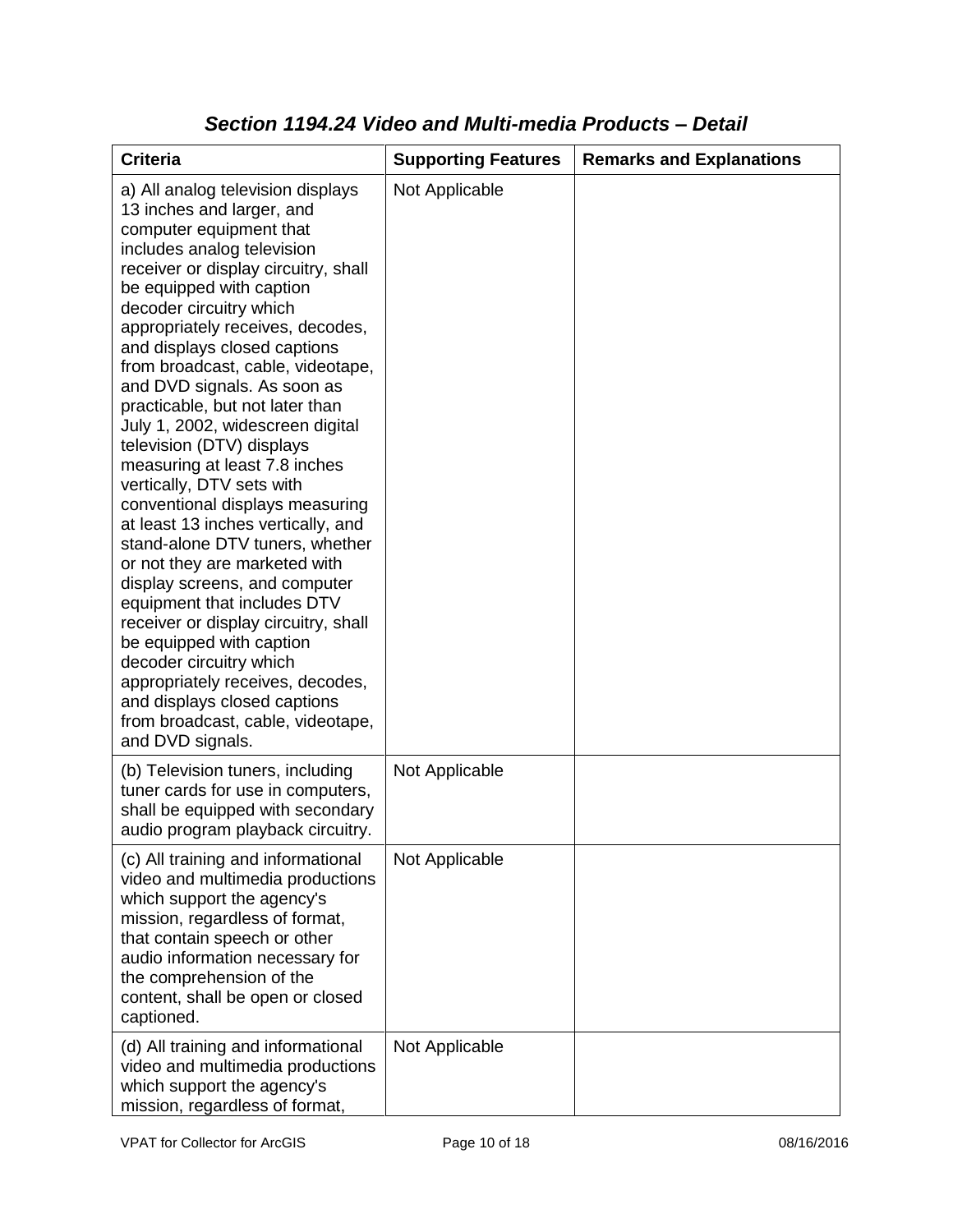| that contain visual information<br>necessary for the comprehension<br>of the content, shall be audio<br>described.                    |                |  |
|---------------------------------------------------------------------------------------------------------------------------------------|----------------|--|
| (e) Display or presentation of<br>alternate text presentation or<br>audio descriptions shall be user-<br>selectable unless permanent. | Not Applicable |  |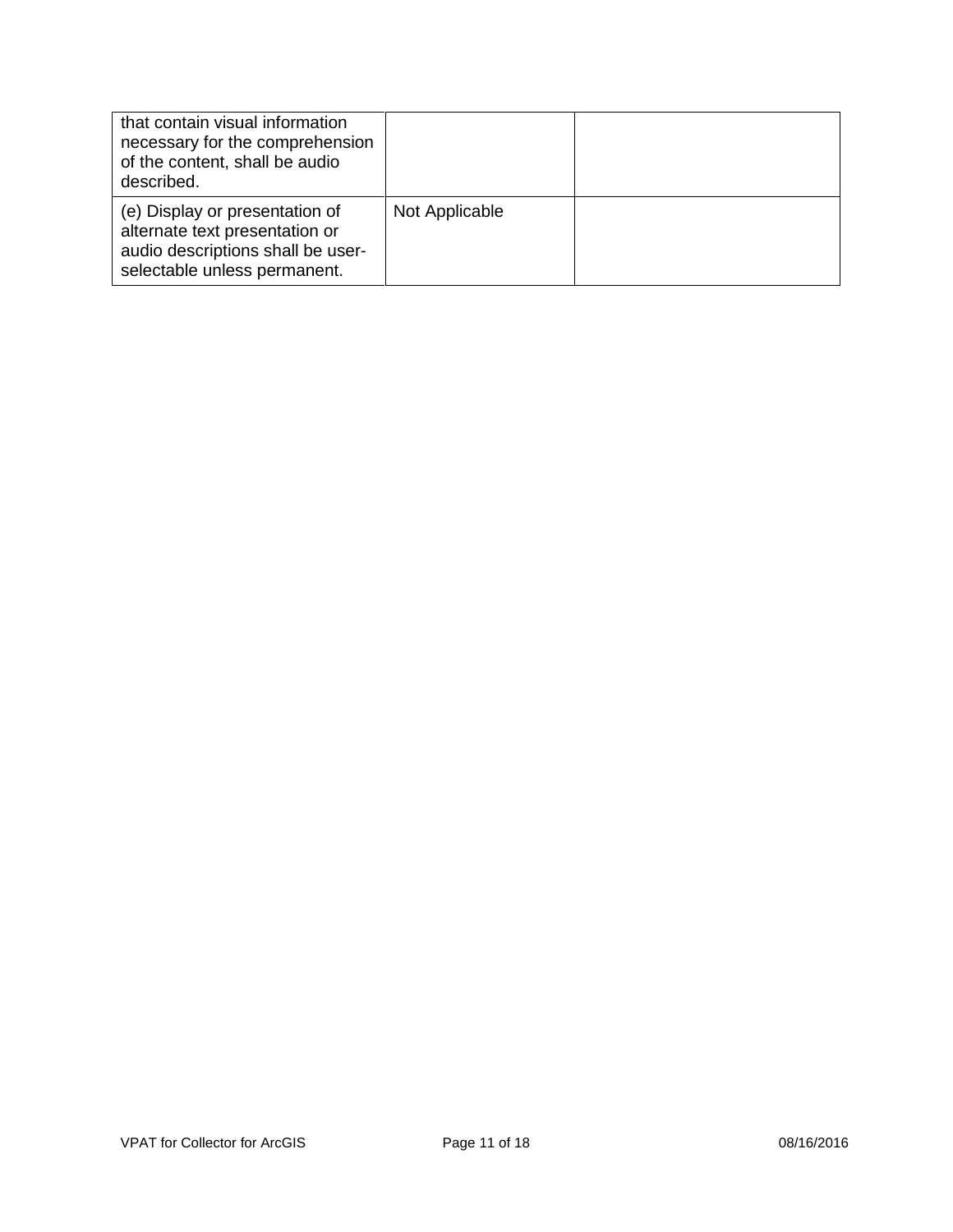# *Section 1194.25 Self-Contained, Closed Products – Detail*

| <b>Criteria</b>                                                                                                                                                                                                                                                                                                                                                                   | <b>Supporting Features</b> | <b>Remarks and Explanations</b> |
|-----------------------------------------------------------------------------------------------------------------------------------------------------------------------------------------------------------------------------------------------------------------------------------------------------------------------------------------------------------------------------------|----------------------------|---------------------------------|
| (a) Self contained products shall<br>be usable by people with<br>disabilities without requiring an<br>end-user to attach Assistive<br>Technology to the product.<br>Personal headsets for private<br>listening are not Assistive<br>Technology.                                                                                                                                   | Not Applicable             |                                 |
| (b) When a timed response is<br>required, the user shall be alerted<br>and given sufficient time to<br>indicate more time is required.                                                                                                                                                                                                                                            | Not Applicable             |                                 |
| (c) Where a product utilizes<br>touchscreens or contact-sensitive<br>controls, an input method shall<br>be provided that complies with<br>§1194.23 (k) (1) through (4).                                                                                                                                                                                                           | Not Applicable             |                                 |
| (d) When biometric forms of user<br>identification or control are used,<br>an alternative form of<br>identification or activation, which<br>does not require the user to<br>possess particular biological<br>characteristics, shall also be<br>provided.                                                                                                                          | Not Applicable             |                                 |
| (e) When products provide<br>auditory output, the audio signal<br>shall be provided at a standard<br>signal level through an industry<br>standard connector that will allow<br>for private listening. The product<br>must provide the ability to<br>interrupt, pause, and restart the<br>audio at any time.                                                                       | Not Applicable             |                                 |
| (f) When products deliver voice<br>output in a public area,<br>incremental volume control shall<br>be provided with output<br>amplification up to a level of at<br>least 65 dB. Where the ambient<br>noise level of the environment is<br>above 45 dB, a volume gain of at<br>least 20 dB above the ambient<br>level shall be user selectable. A<br>function shall be provided to | Not Applicable             |                                 |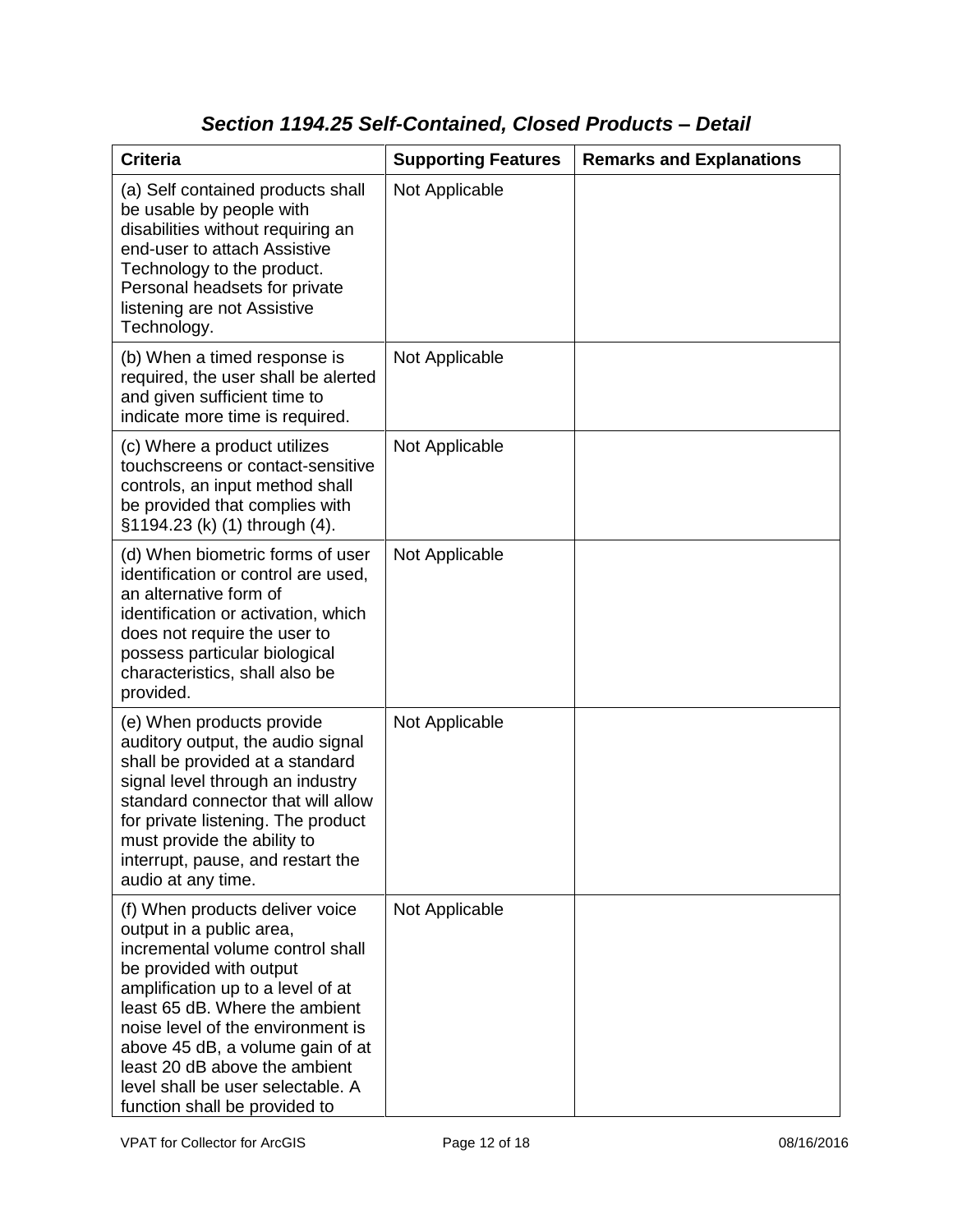| automatically reset the volume to<br>the default level after every use.                                                                                                                                                                                                                                                                                                                                                                                                                                                                                                           |                |  |
|-----------------------------------------------------------------------------------------------------------------------------------------------------------------------------------------------------------------------------------------------------------------------------------------------------------------------------------------------------------------------------------------------------------------------------------------------------------------------------------------------------------------------------------------------------------------------------------|----------------|--|
| (g) Color coding shall not be<br>used as the only means of<br>conveying information, indicating<br>an action, prompting a response,<br>or distinguishing a visual<br>element.                                                                                                                                                                                                                                                                                                                                                                                                     | Not Applicable |  |
| (h) When a product permits a<br>user to adjust color and contrast<br>settings, a range of color<br>selections capable of producing a<br>variety of contrast levels shall be<br>provided.                                                                                                                                                                                                                                                                                                                                                                                          | Not Applicable |  |
| (i) Products shall be designed to<br>avoid causing the screen to<br>flicker with a frequency greater<br>than 2 Hz and lower than 55 Hz.                                                                                                                                                                                                                                                                                                                                                                                                                                           | Not Applicable |  |
| (j) (1) Products which are<br>freestanding, non-portable, and<br>intended to be used in one<br>location and which have operable<br>controls shall comply with the<br>following: The position of any<br>operable control shall be<br>determined with respect to a<br>vertical plane, which is 48 inches<br>in length, centered on the<br>operable control, and at the<br>maximum protrusion of the<br>product within the 48 inch length<br>on products which are<br>freestanding, non-portable, and<br>intended to be used in one<br>location and which have operable<br>controls. | Not Applicable |  |
| $(j)(2)$ Products which are<br>freestanding, non-portable, and<br>intended to be used in one<br>location and which have operable<br>controls shall comply with the<br>following: Where any operable<br>control is 10 inches or less<br>behind the reference plane, the<br>height shall be 54 inches<br>maximum and 15 inches<br>minimum above the floor.                                                                                                                                                                                                                          | Not Applicable |  |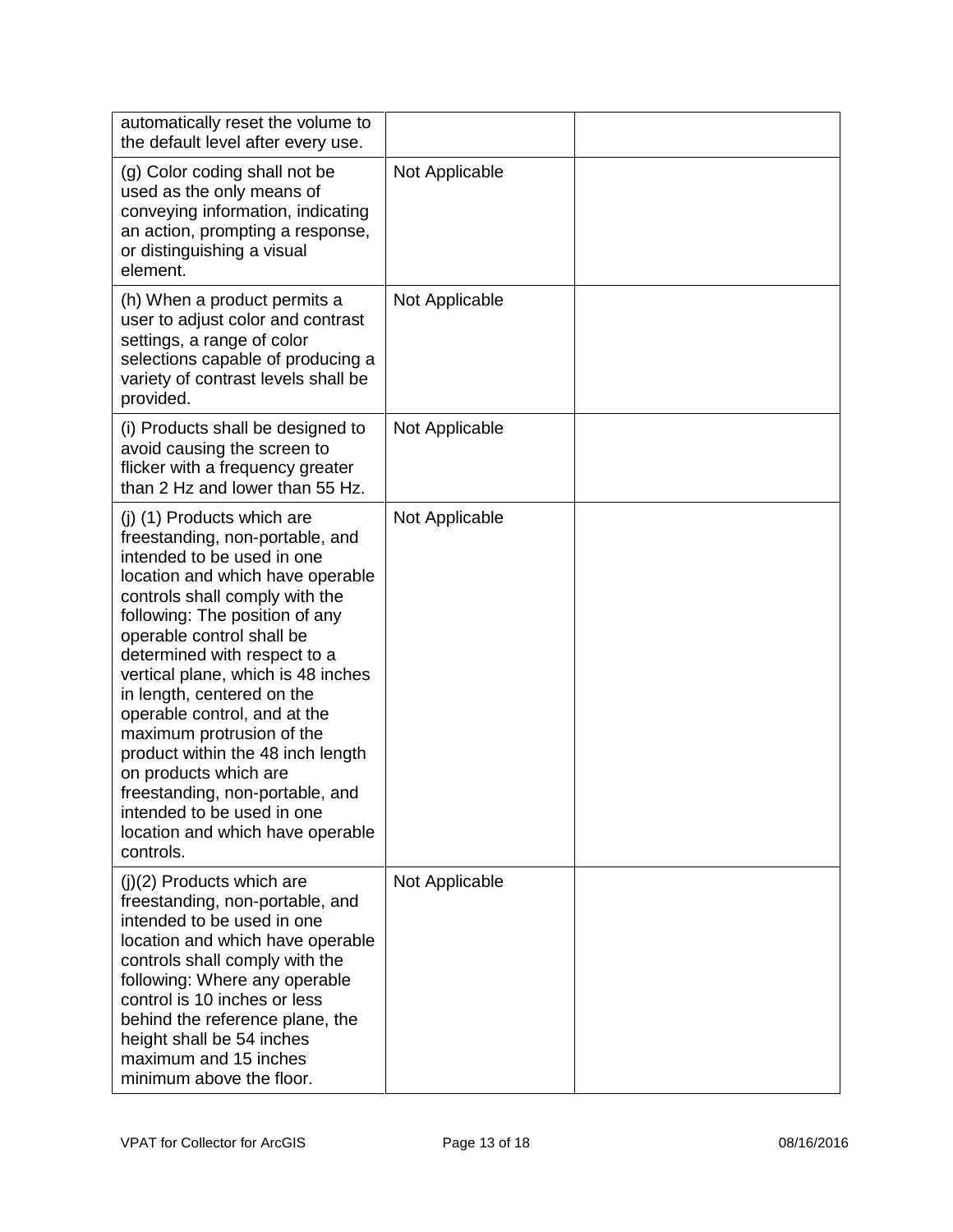| $(i)(3)$ Products which are<br>freestanding, non-portable, and<br>intended to be used in one<br>location and which have operable<br>controls shall comply with the<br>following: Where any operable<br>control is more than 10 inches<br>and not more than 24 inches<br>behind the reference plane, the<br>height shall be 46 inches<br>maximum and 15 inches<br>minimum above the floor. | Not Applicable |  |
|-------------------------------------------------------------------------------------------------------------------------------------------------------------------------------------------------------------------------------------------------------------------------------------------------------------------------------------------------------------------------------------------|----------------|--|
| $(i)(4)$ Products which are<br>freestanding, non-portable, and<br>intended to be used in one<br>location and which have operable<br>controls shall comply with the<br>following: Operable controls shall<br>not be more than 24 inches<br>behind the reference plane.                                                                                                                     | Not Applicable |  |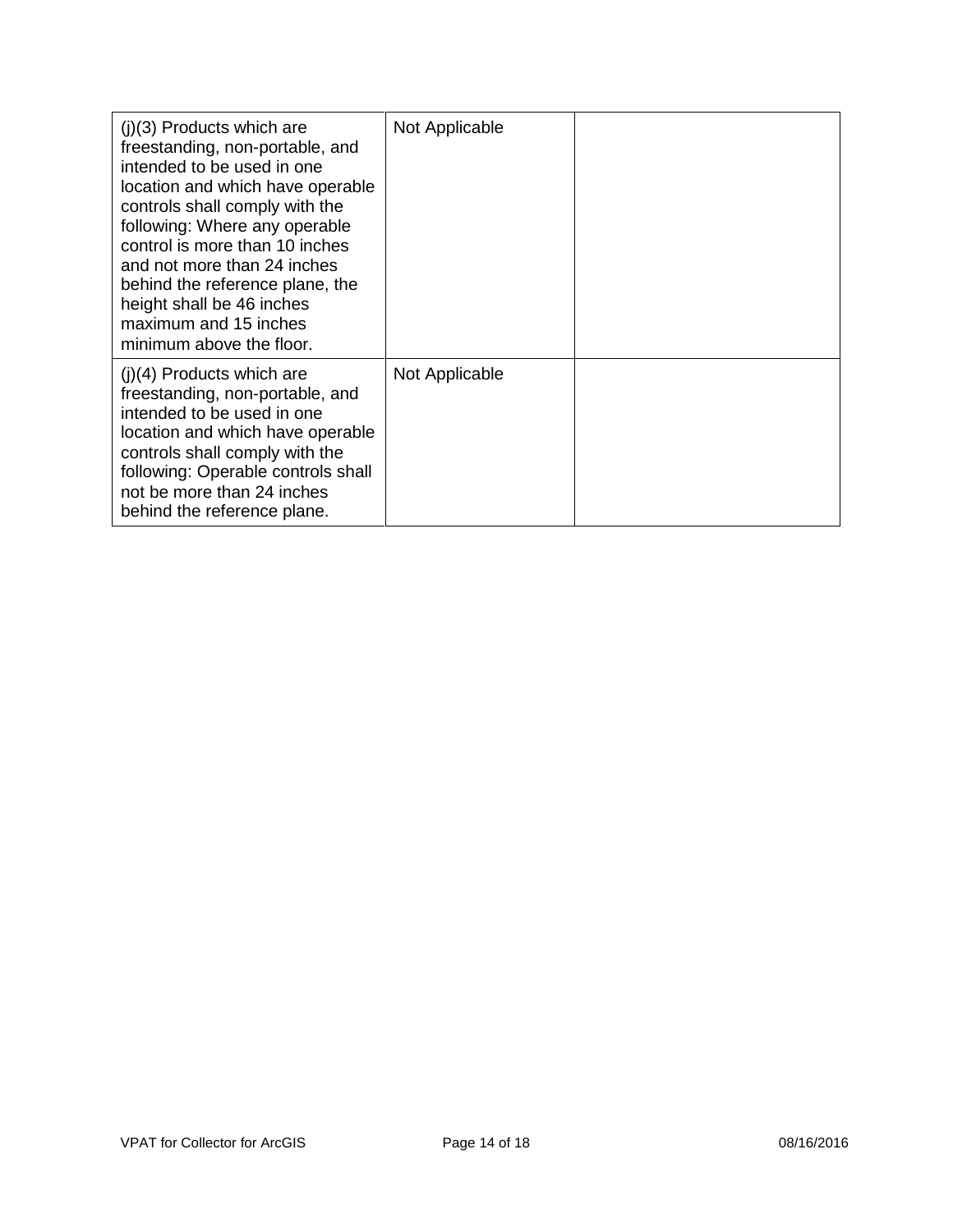| <b>Criteria</b>                                                                                                                                                                                                                                          | <b>Supporting Features</b> | <b>Remarks and Explanations</b> |
|----------------------------------------------------------------------------------------------------------------------------------------------------------------------------------------------------------------------------------------------------------|----------------------------|---------------------------------|
| (a) All mechanically operated<br>controls and keys shall comply<br>with §1194.23 (k) (1) through (4).                                                                                                                                                    | Not Applicable             |                                 |
| (b) If a product utilizes<br>touchscreens or touch-operated<br>controls, an input method shall<br>be provided that complies with<br>§1194.23 (k) (1) through (4).                                                                                        | Not Applicable             |                                 |
| (c) When biometric forms of user<br>identification or control are used,<br>an alternative form of<br>identification or activation, which<br>does not require the user to<br>possess particular biological<br>characteristics, shall also be<br>provided. | Not Applicable             |                                 |
| (d) Where provided, at least one<br>of each type of expansion slots,<br>ports and connectors shall<br>comply with publicly available<br>industry standards.                                                                                              | Not Applicable             |                                 |

# *Section 1194.26 Desktop and Portable Computers – Detail*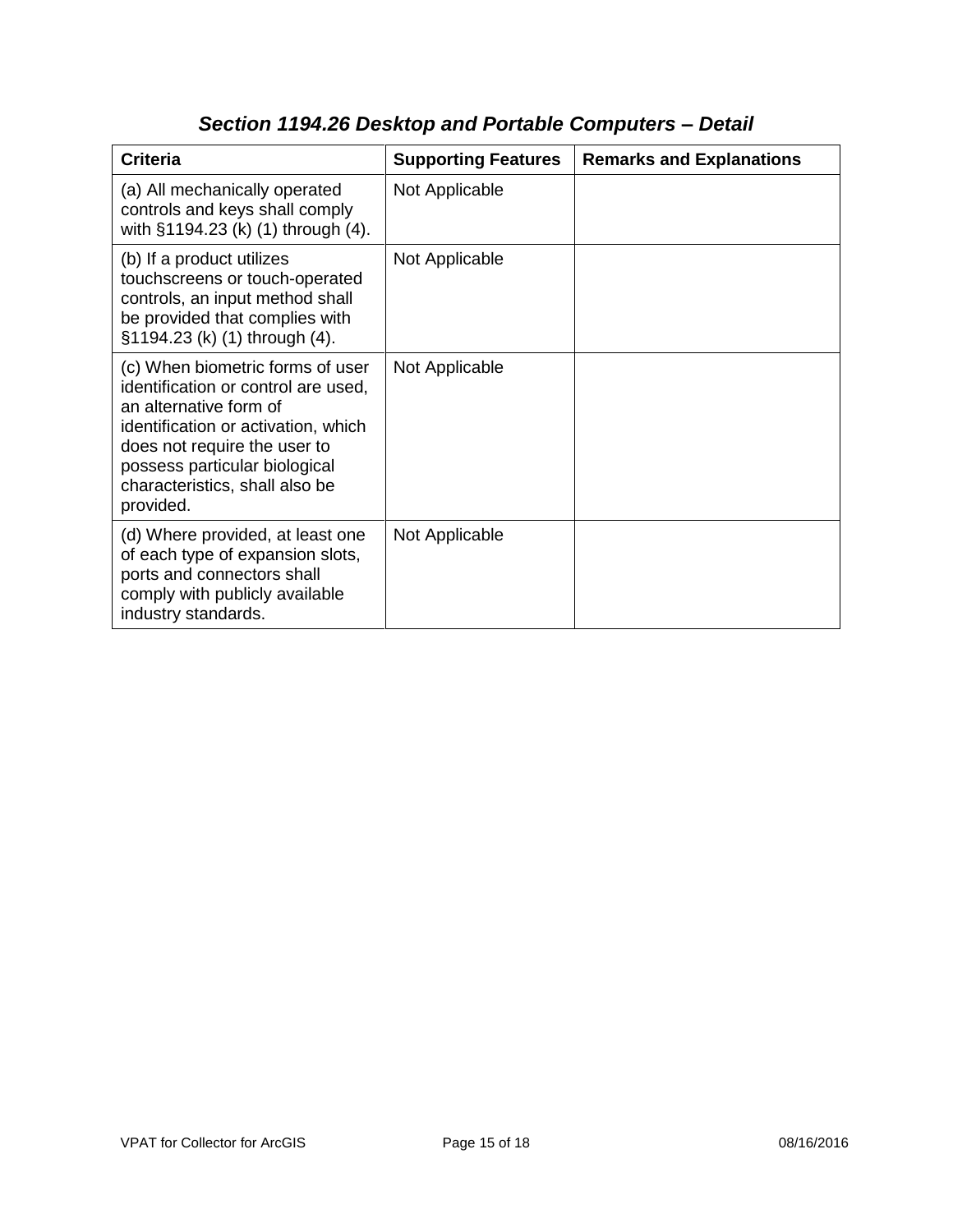| <b>Criteria</b>                                                                                                                                                                                                                                                                                                                        | <b>Supporting Features</b>                                           | <b>Remarks and Explanations</b>                                                                                                                                                                                                                                   |
|----------------------------------------------------------------------------------------------------------------------------------------------------------------------------------------------------------------------------------------------------------------------------------------------------------------------------------------|----------------------------------------------------------------------|-------------------------------------------------------------------------------------------------------------------------------------------------------------------------------------------------------------------------------------------------------------------|
| (a) At least one mode of<br>operation and information<br>retrieval that does not require<br>user vision shall be provided, or<br>support for Assistive Technology<br>used by people who are blind or<br>visually impaired shall be<br>provided.                                                                                        | Supports when<br>combined with<br>compatible Assistive<br>Technology | Drone2Map for ArcGIS may be<br>used with Assistive Technology.<br>However some aspects of a<br>geographic information system<br>(GIS) or digital maps are<br>inherently visual/graphical and<br>cannot be adequately<br>represented with Assistive<br>Technology. |
| (b) At least one mode of<br>operation and information<br>retrieval that does not require<br>visual acuity greater than 20/70<br>shall be provided in audio and<br>enlarged print output working<br>together or independently, or<br>support for Assistive Technology<br>used by people who are visually<br>impaired shall be provided. | Supports when<br>combined with<br>compatible Assistive<br>Technology | Drone2Map for ArcGIS may be<br>used with Assistive Technology.<br>However some aspects of a<br>geographic information system<br>(GIS) or digital maps are<br>inherently visual/graphical and<br>cannot be adequately<br>represented with Assistive<br>Technology. |
| (c) At least one mode of<br>operation and information<br>retrieval that does not require<br>user hearing shall be provided, or<br>support for Assistive Technology<br>used by people who are deaf or<br>hard of hearing shall be provided.                                                                                             | Not Applicable                                                       | There is no reliance on hearing<br>to operate.                                                                                                                                                                                                                    |
| (d) Where audio information is<br>important for the use of a<br>product, at least one mode of<br>operation and information<br>retrieval shall be provided in an<br>enhanced auditory fashion, or<br>support for assistive hearing<br>devices shall be provided.                                                                        | Not Applicable                                                       | There is no reliance on hearing<br>to operate.                                                                                                                                                                                                                    |
| (e) At least one mode of<br>operation and information<br>retrieval that does not require<br>user speech shall be provided, or<br>support for Assistive Technology<br>used by people with disabilities<br>shall be provided.                                                                                                            | Not Applicable                                                       | There is no reliance on speech<br>to operate.                                                                                                                                                                                                                     |
| (f) At least one mode of operation<br>and information retrieval that<br>does not require fine motor<br>control or simultaneous actions                                                                                                                                                                                                 | <b>Supports</b>                                                      | Operation and information<br>retrieval is dependent on<br>operating system settings and<br>configurations. The software                                                                                                                                           |

*Section 1194.31 Functional Performance Criteria – Detail*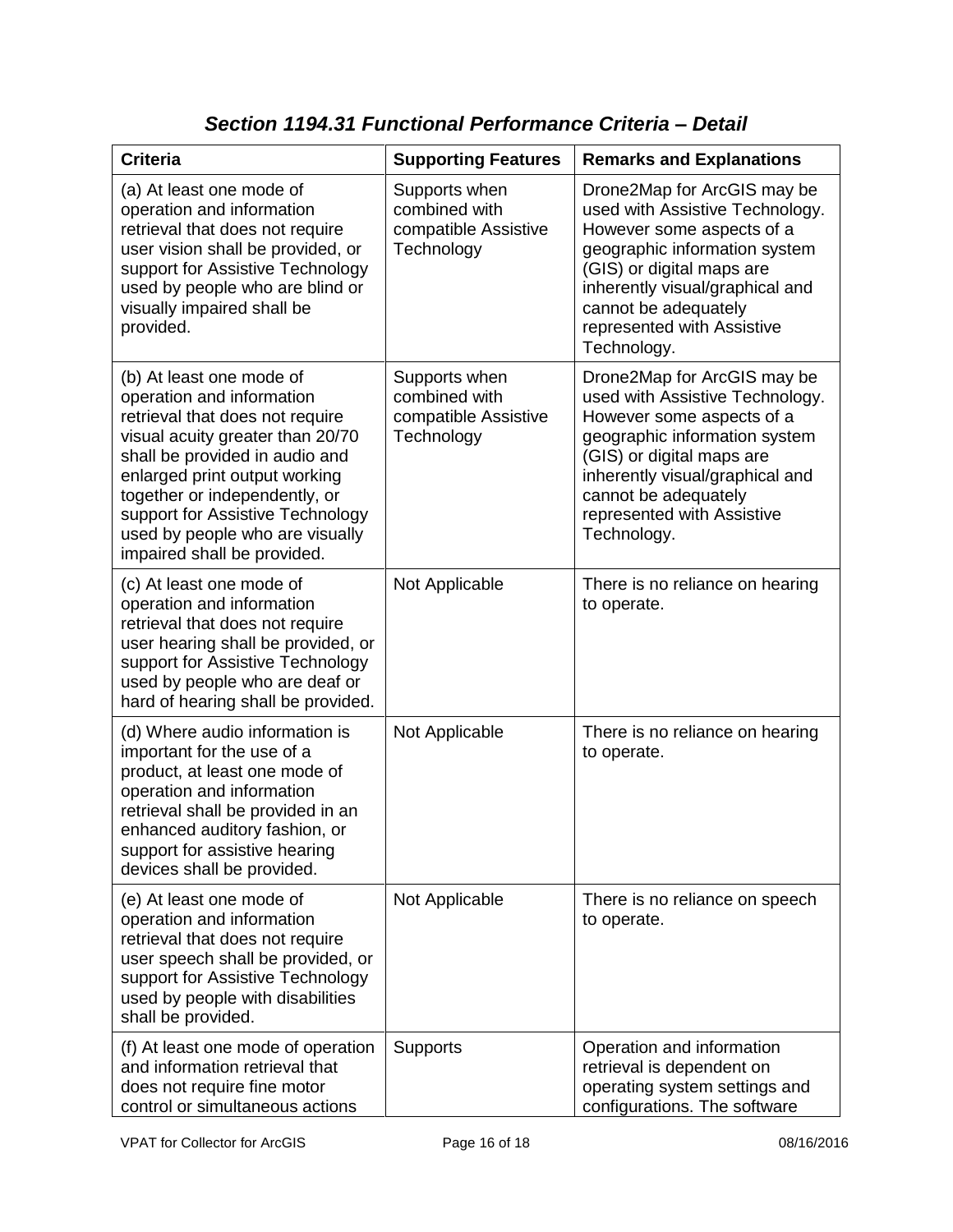| and that is operable with limited | support the Windows operating |
|-----------------------------------|-------------------------------|
| reach and strength shall be       | system and configurations     |
| provided.                         | designed to assist users with |
|                                   | accessibility.                |